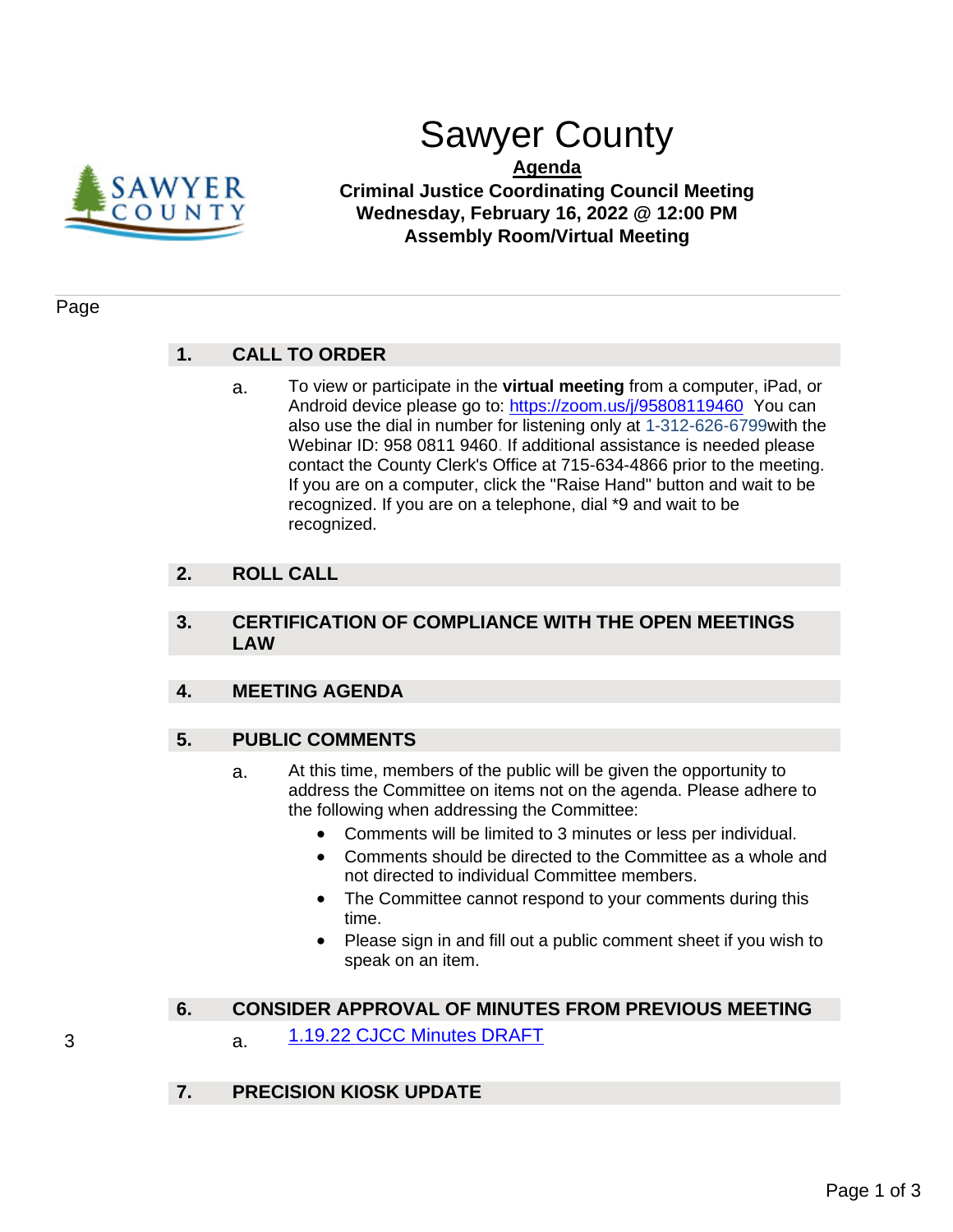## **8. CRIMINAL JUSTICE COORDINATOR UPDATE**

#### **9. COMMUNITY SERVICES UPDATES**

#### **10. FUTURE AGENDA ITEMS**

#### **11. CORRESPONDENCE, REPORTS FROM CONFERENCES AND MEETINGS, OTHER MATTERS FOR DISCUSSION ONLY**

#### **DISCLAIMER:**

*A quorum of the County Board of Supervisors or of any of its committees may be present at this meeting to listen and observe. Neither the Board nor any of the committees have established attendance at this meeting as an official function of the Board or committee(s) or otherwise made a determination that attendance at the meeting is necessary to carry out the Board or committee's function. The only purpose for other supervisors attending the meeting is to listen to the information presented. Neither the Board nor any committee (other than the committee providing this notice and agenda) will take any official action with respect to this noticed meeting.*

*Copy sent via email to: County Clerk and News Media. Note: Any person wishing to attend whom, because of a disability, requires accommodation should call the Sawyer County Clerk's Office (715.634.4866) at least 24 hours before the scheduled meeting so appropriate arrangements can be made.* 

*Mission Statement: The Sawyer County Board of Supervisors will strive to provide excellent services and responsible leadership to protect and enhance Sawyer County citizens, businesses, and resources, while preserving our unique heritage.*